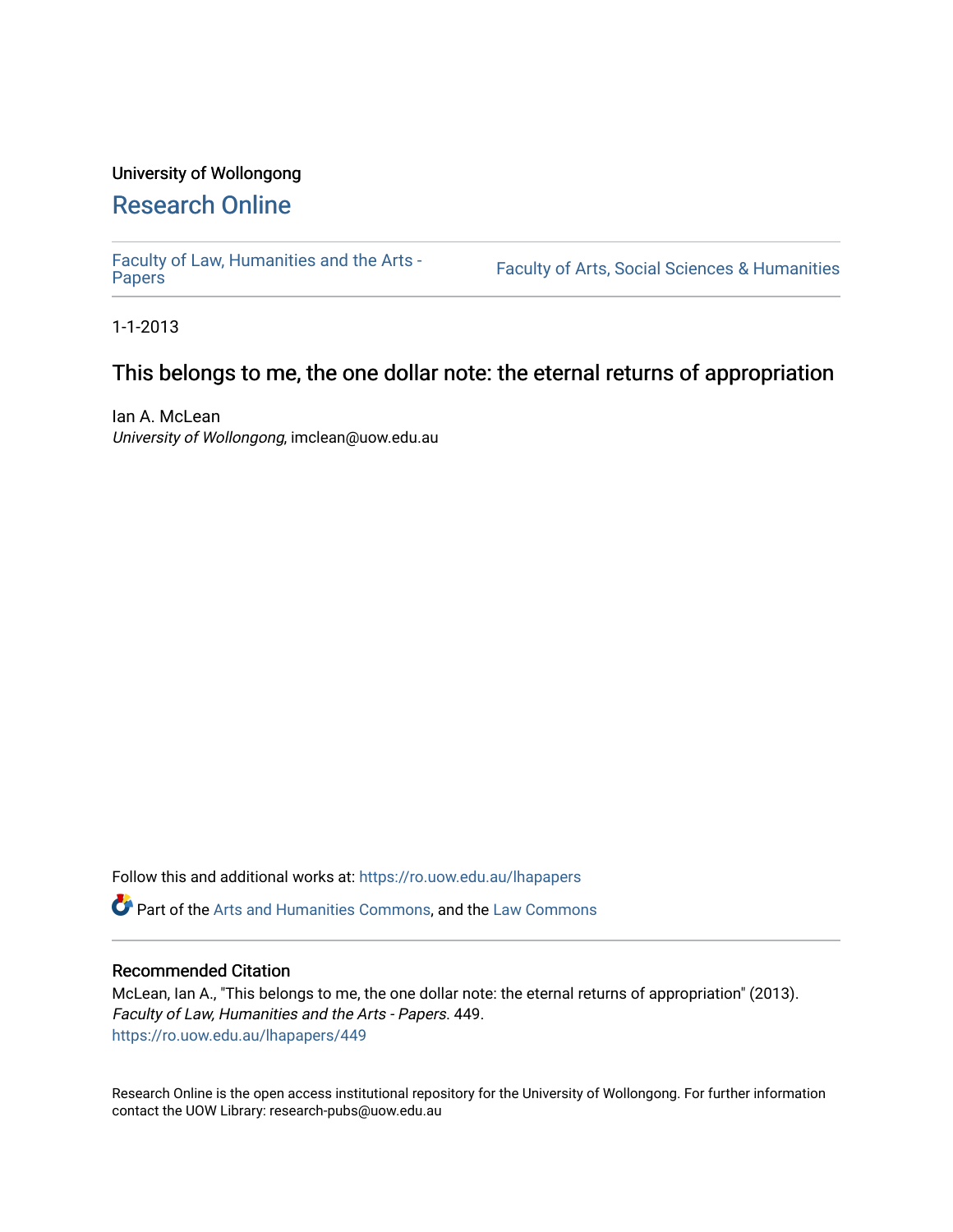# This belongs to me, the one dollar note: the eternal returns of appropriation

### **Abstract**

The dictionary meanings of appropriate and misappropriate are the same: to take something for one's own use without the owner's permission. Appropriate also has an additional dictionary meaning: to use something for a purpose that it wasn't originally intended for. Poetic appropriation is quite different. It does often use images without the owner's permission and often for an unexpected purpose, but its practice descends from hermeneutics (from Hermes, the ancient Greek messenger of the gods): the ancient art of interpreting the world's speech. Its methods derive from theories of mimesis and simulation that can be traced well beyond Plato to shamanistic practices of form shifting—of becoming animal through the use of dance, painting and masks that mimic the animal in question. To dismiss poetic appropriation as theft is to miss its purpose.

## Keywords

dollar, appropriation, returns, eternal, this, belongs, me, note, one

**Disciplines** Arts and Humanities | Law

## Publication Details

McLean, I. A. (2013). This belongs to me, the one dollar note: the eternal returns of appropriation. Broadsheet, 42 (1), 18-22.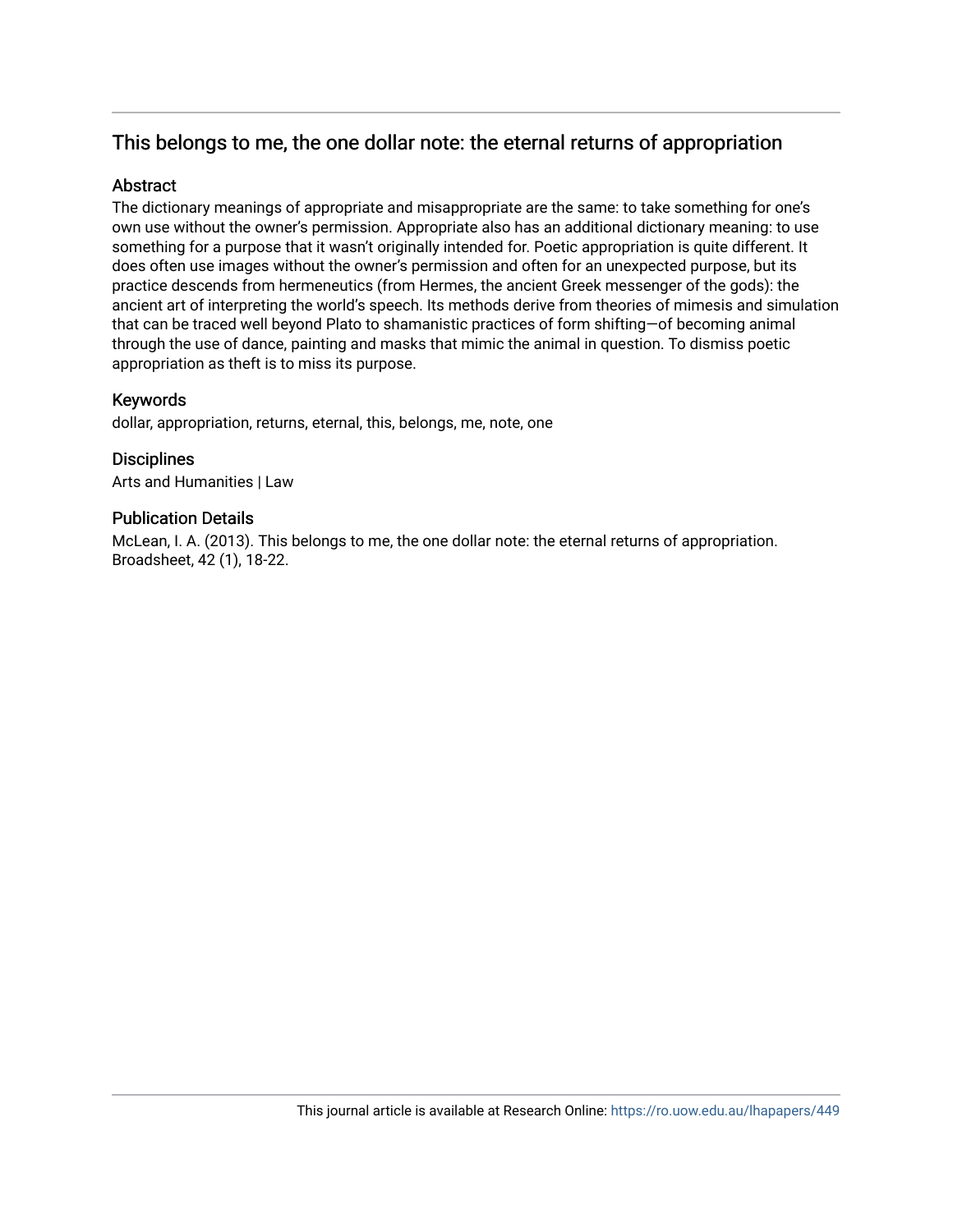# This belong to me, the one dollar note: The eternal returns of appropriation<sup>1</sup>



#### IAN McLEAN

White students often wonder why First Nations and Métis artists are applauded when they appropriate and distort Western culture, while White artists, if they just dream of quoting Aboriginal images and styles, are pilloried. David Garneau<sup>2</sup>

The dictionary meanings of appropriate and misappropriate are the same: to take something for one's own use without the owner's permission. Appropriate also has an additional dictionary meaning: to use something for a purpose that it wasn't originally intended for. Poetic appropriation is quite different. It does often use images without the owner's permission and often for an unexpected purpose, but its practice descends from hermeneutics (from Hermes, the ancient Greek messenger of the gods): the ancient art of interpreting the world's speech. Its methods derive from theories of mimesis and simulation that can be traced well beyond Plato to shamanistic practices of form shifting—of becoming animal through the use of dance, painting and masks that mimic the animal in question. To dismiss poetic appropriation as theft is to miss its purpose.

Today appropriation is so ubiquitous in contemporary art that it is not easily dismissed. Its critics have retreated behind laws about private property. The only movement to repress the central function of poetic appropriation in art was modernism, most obviously in the avant-garde quest for originality.<sup>3</sup> These days, however, appropriation is applauded for its originality, criticality and ethics. It has a certain noblesse. In Claire Bishop's words contemporary "artists should renounce authorial presence in favour of allowing participants to speak through him or her".<sup>4</sup> Why has this occurred?

The turn away from modernism opened the door for the return of poetic appropriation and the post-Western globalised world order cemented its place in contemporary art practice. As Western hegemony diminishes contemporary artists have had to become more open to cultural differences and multiple subjectivities. We have all had to understand ourselves differently. Appropriation is the way our brains do this—the "cross-cultural dynamics of a Creole aesthetic of migration and translation" have made us "all appropriationists now".<sup>5</sup>

Poetic appropriation aims to, in Jacques Rancière's suggestive phrase, redistribute the sensible, or fulfill the hermeneutic function of making visible what had been invisible or unclear.<sup>6</sup> Things and images are appropriated not to reiterate their presence but to show what does not appear to be there, either because it is ambiguous, hidden, invisible or deliberately excluded in the very structure of the image. Examples range from Marcel Duchamp's discovery of a fountain in a urinal to Michael Nelson Jagamara's mappings of ancestors in the lie of the land.

Unlike the proverbial carpetbagger, the poetic appropriationist does not aim to possess the image but be possessed by it—Plato's criteria for a good poet. The exemplary appropriationist is Paul Ricoeur's discerning reader who abandons herself to the "space of meaning" (i.e. the heterogeneous play of signifiers): "it is always a question of entering into an alien work, of divesting oneself of the earlier 'me' in order to receive, as in play, the self conferred by the work itself". If in appropriating the text the discerning reader makes "one's own what is alien", it "ceases to appear as a kind of possession, as a way of taking hold… it implies instead a moment of dispossession of the narcissistic ego".<sup>6</sup> The appropriationist is the one that is appropriated. Like the shaman, she cedes her subject position and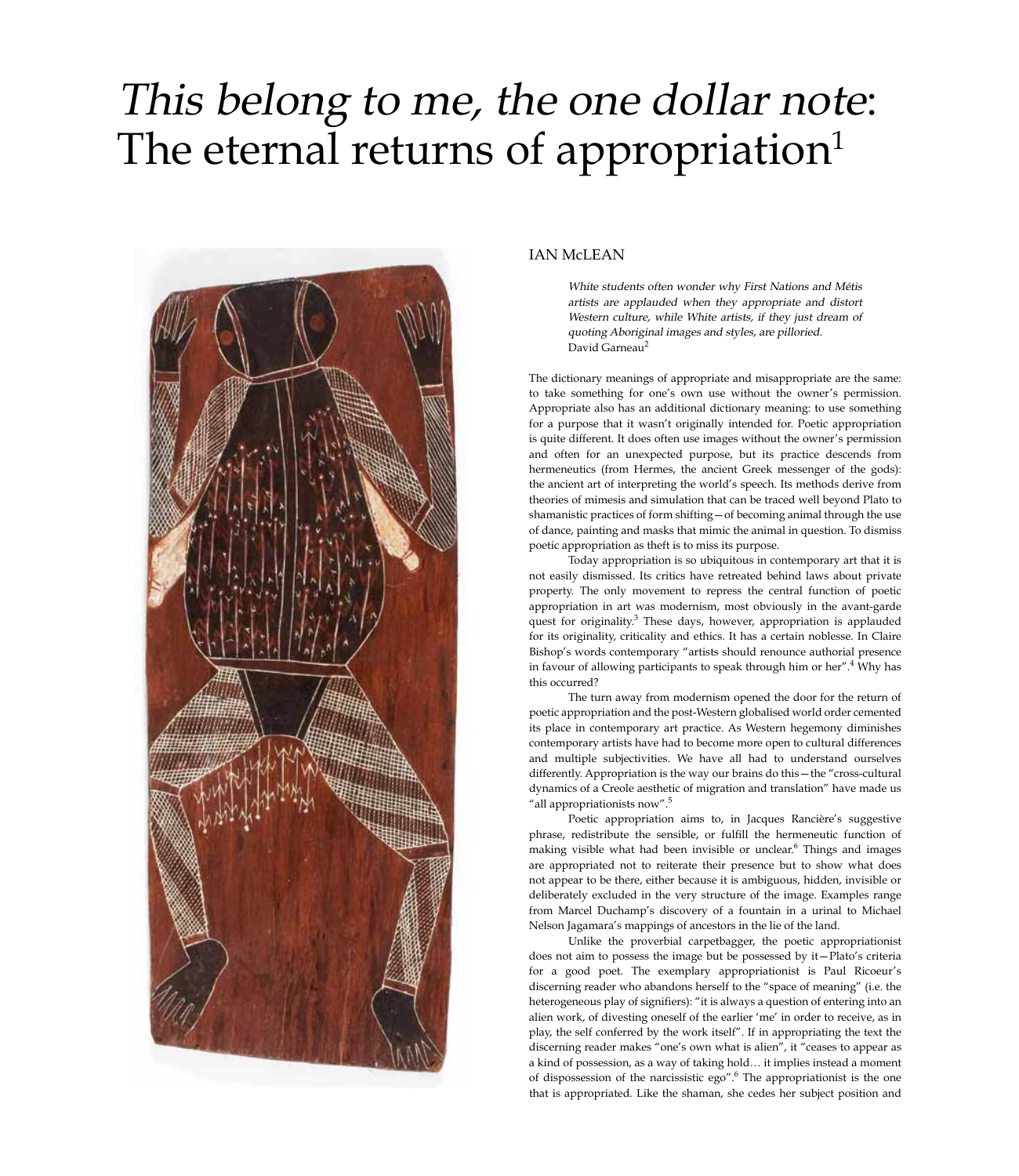

Opposite: Yirawala, Maralatj ancestress, creator of northern tribes, c.1976<br>Photo courtesy the Museum of Contemporary Art, Sydney<br>Above: Lucas Grogan, *You've Been Out All Night Babe,* 2010<br>Photo courtesy the artist, Galle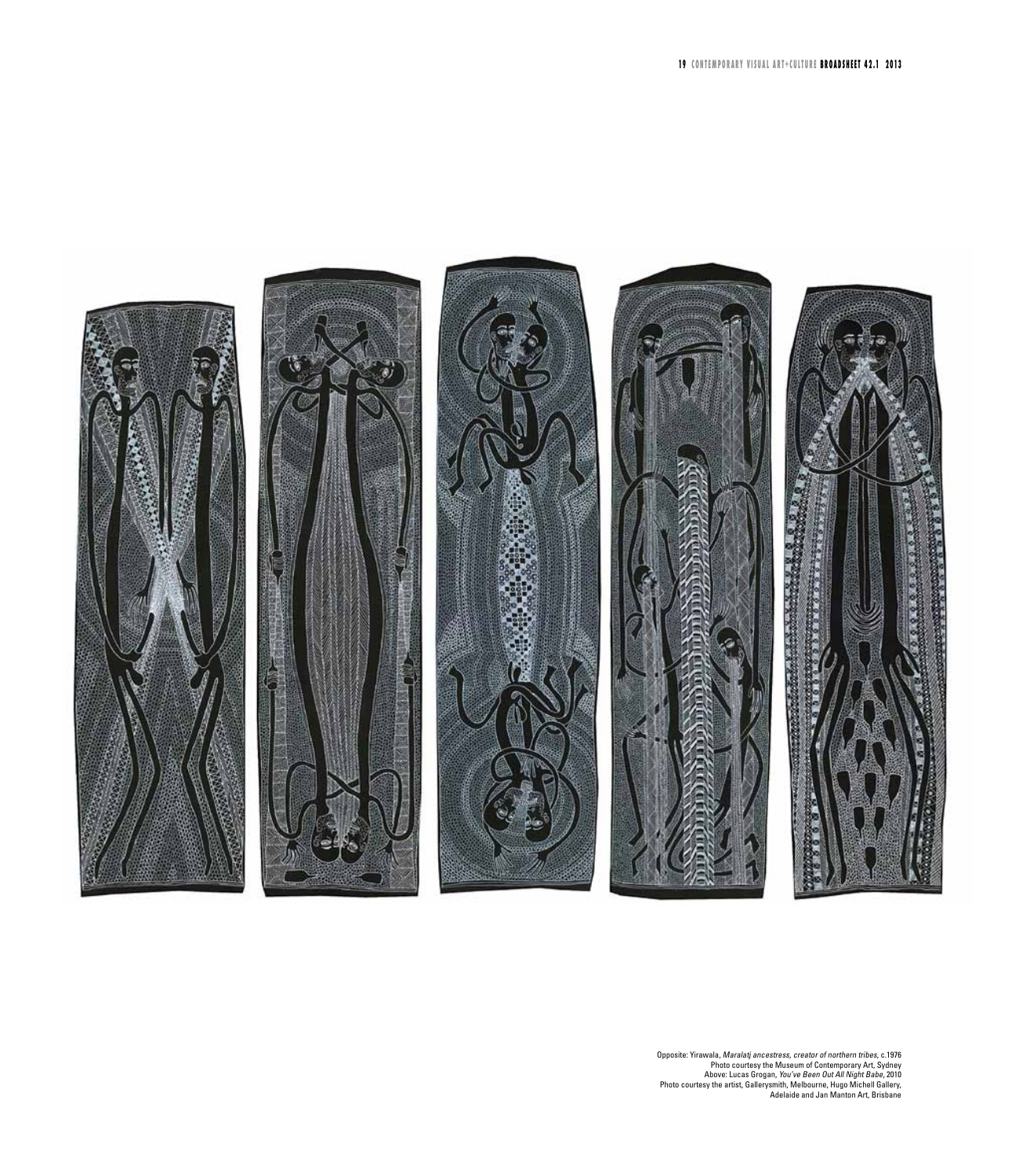autonomy to that of another thing. Thus appropriation isn't just something that imperialists do to the colonised or the ruling class to the proletariat, and when it is this, the theft, as Marx predicted, eventually rebounds. Now, as Métis appropriation artist David Garneau quipped: "White artists occasionally rip-off indigenous art, and… indigenous artists continuously rip-off Western culture".

Appropriation artists have had difficulty convincing modern lawmakers about the public good of their poetic project. The poetic use of images has become subject to the rules of capital through copyright laws. The law respects the poet's right to appropriate if he/she has the money and the copyright owner consents. Copyright (the right to copy) agencies have made it easy for appropriation artists—just fill in a few boxes and supply your credit card details. It can all be done with the click of a mouse. What could be fairer in our technocratic world!

Nevertheless, someone such as Imants Tillers, Australia's most acclaimed appropriation artist, who over many years has appropriated an enormous range of texts and images, courts bankruptcy. While the costs are much higher if he appropriates an image of Mickey Mouse or Bugs Bunny than say a painting by Eugene von Guérard (out of copyright) or a contemporary artist who practises the aesthetics of appropriation (who might likely waive the fee), he never can be sure. In the early 1980s the Australian proselytiser of appropriation art, Tillers' friend Paul Taylor, sued a publication calling itself Art & Texta that satirised his journal Art & Text for appropriating its copyrighted name.

However, appropriation artists and the law seem to have arrived at a workable understanding $^8$  and issues around poetic appropriation are now largely framed in ethical rather than narrow legal terms. Bishop observed that ethics has become the benchmark of critical judgments in contemporary art and aesthetic judgment has fallen by the wayside.<sup>9</sup> Nowhere is this more evident than in non-indigenous appropriations of indigenous art. This is partly due to the legacy of colonialism, and partly because another law is involved. It is not just capitalism that demands a fee.

The primal scene of poetic appropriation by the Australian nation-State is the 1966 one-dollar note. Desiring an Aboriginal theme for the new decimal currency, the Reserve Bank distributed photographs of bark paintings to the competing designers. Gordon Andrews' "innovative"<sup>10</sup> winning designs—as Djon Mundine called them in 2004—included appropriated imagery from a bark painting featuring the history of the ancestral hunter Gurrmirringu, as well as rock art depictions of Mimi figures and other motifs. Andrews' composite mixture of such different sources —from different places, times and artists—is typical of appropriation art.

Shortly after the release of the one dollar note, the governor of the Reserve Bank, H. C. Coombs, received a letter from the Millingimbi Mission asking for compensation for one of its artists, David Malangi, whose painting of Gurrmirringu's history Andrews had selected. Coombs had assumed that the paintings were "the work of some traditional Aboriginal artist long dead"<sup>11</sup>, so he must have been surprised to discover that Malangi was twenty years his junior. He was probably also surprised when he was advised that Malangi did have rights under Australian law. Coombs wisely did not test this advice in court. Having just embarked on a life-long mission for indigenous justice, he was not looking for contrary opinions. He had what he needed. After consulting Malangi, he authorised compensation and personally presented him with a medal—a poetic act that according to Mundine had two important consequences: "it fixed the idea of the Aboriginal painter as an individually recognised art practitioner" and a precedent was set for indigenous artists to receive copyright.12 This is a classic case of appropriation ceding authority to the appropriated. The ramifications went well beyond indigenous rights to copyright protection. Its most important consequence was the redistribution of the sensible: "to make heard as speakers those who had been perceived as mere noisy animals".13 Here we see the nexus between aesthetics and politics. The indigenous as a category of people had effectively become citizens of the Australian nation-State, which its citizens affirmed in the referendum that year. What then was heard that previously sounded like babble? Primarily

it was Aboriginal art. It gained visibility in the politics and law of the state that it previously did not have. It became the face and voice of indigenous Australians and eventually the brand of a nation. Further, in consulting and compensating Malangi, Coombs did more than honour Australian law.

He also acknowledged indigenous law, or at least this is how Malangi saw it. As with Australian law, the issue was not the act of appropriation per se but its appropriateness. Malangi did not want the dollar note destroyed—to the contrary its appropriation excited him—but to retrospectively secure its appropriateness, to legitimise it. His reasons had more to do with cosmology than his bank balance. As the primary custodian of the ancestral history of Gurrmirringu, in Aboriginal law Malangi was held responsible for the design on the dollar note and its public circulation. More than 680 million notes were eventually printed, so it was no idle responsibility. Malangi did not think that his copyright payment of \$1000 was sufficient<sup>14</sup>, but he and his Manharrngu brethren were very proud of the medal. He was deeply shamed when, many years later in Canberra, he lost it. A replica was made which Malangi believed just as effectively authorised his story, that is Gurrmirringu's history. In its re-authorisation could the replica be more valuable than the original medal?

Gurrmirringu's history had 680 million iterations through the dollar note. No wonder Malangi became known as "Dollar Dave" and Gurrmirringu's history was referred to as "the dollar note story".15 It is the ancestral history of the dollar note; the dollar note was in the Dreaming. The one-dollar note, Malangi believed, was his, namely Gurrmirringu's. Andrews' initial appropriation had returned much more than Coombs could have imagined. From that point the anti-colonial war was won even if many battles were yet to be fought. It made Coombs and Malangi lifelong friends. Between them they had performed an inspired poetic act worthy of mention in Bourriaud's relational aesthetics. However, it was probably only Malangi who understood the full poetic power of appropriation from his knowledge of Aboriginal ceremony, which is a form of controlled ancestral simulation by which Ancestors reveal themselves. This makes indigenous art a dangerous activity that can only be made and performed by the appropriate people with the right knowledge and kin relations to the ancestral history being revealed. There is, then, an ethical core to traditional Aboriginal art—a right way and a wrong way.

Further, replication is fundamental to how the cosmos is structured. All things, animate and inanimate, are simulations of Ancestral spirits, and the inter-relations of things mirror Ancestral relations. Simulation is also how the world procreates. Life is not simply created once but must be continually re-created, so that "if people stopped doing their ceremonies and interpret their dreams, there would be no more Law, Dreamings, that is, no more people".16 The simulations of Ancestral histories are necessary acts of procreation. This is also now a law of contemporary art as well as biology: "The only thing that will be retained is what can be remade."<sup>17</sup> Appropriation is the law of eternal return. The primal scene of poetic appropriation by the Australian artworld occurred in 1985 when Tillers painted The Nine Shots. Since then non-indigenous appropriation of indigenous art has become particularly dangerous ground. The reasons are political, not poetic. The failure of political justice has created unresolved ethical dilemmas in regard to indigenous art, which have been amplified by the central role that ethics now plays in critical judgments of contemporary art. Thus while Tillers' mistake was similar to what Andrews had made twenty years earlier, there was a very different outcome.

When Tillers appropriated Jagamara's Possum Dreaming (1984), he didn't simply infringe Australian copyright law, like Andrews he created an unauthorised and so inappropriate presencing of Ancestral histories. Jagamara, as the authorised custodian, was ultimately responsible —meaning that like Malangi before him, he was obliged to make it right. Otherwise, who knows what might return? Whether the latter collaborations between Jagamara and Tillers—the most recent being joint appropriations of The Nine Shots—re-balanced the cosmos is still out with the jury. Collaboration is a form of mutual cross-appropriation. This is why collective and collaborative art practices are a standard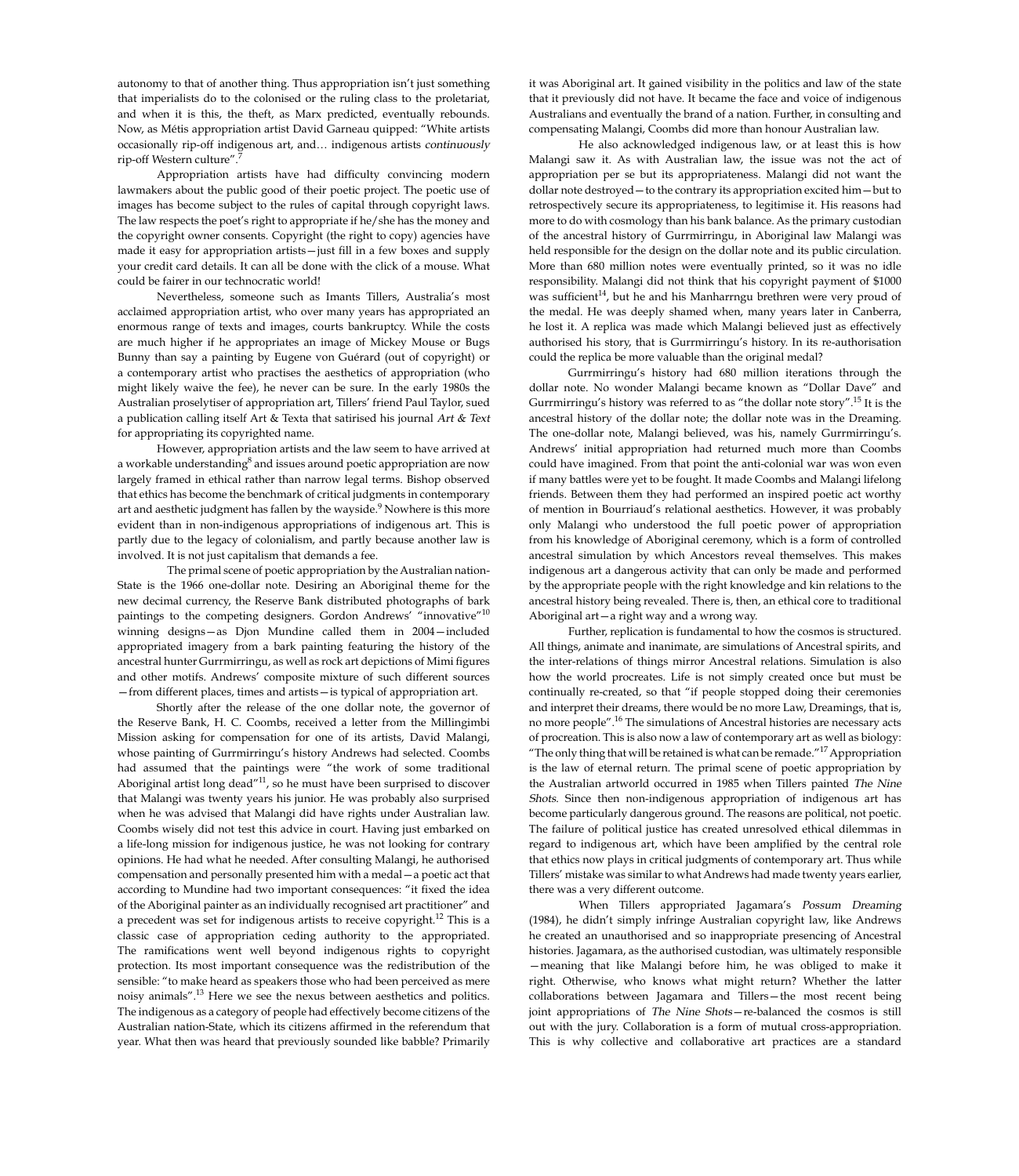strategy in the post-appropriation art of relational aesthetics that dominate today's art biennales. Relational aesthetics is primarily about the relational agency of the various players in the aesthetic experience. Collective and collaborative practices are also ubiquitous in appropriation-rich indigenous cultures—and also mainly concern the relational agency of the various players—and thus a canny way for Jagamara to assert his agency and right the imbalance inadvertently made by Tillers' mistake. It also explains why there are increasing collaborations between indigenous and non-indigenous artists. However, practice and theory rarely meet in the anxious politics of the contemporary. In Australia the promises of poetic appropriation and collaboration have yet to be fulfilled.

Last year the Melbourne dealer Beverley Knight, who has long dealt in indigenous art, pulled an exhibition by the white artist Cameron Hayes. Her reasons were not the art's lack of poetry but complaints she received from Tiwi artists about its content. In a word, Hayes was censored. Objections were made about appropriated clan designs on kitschy felt sculptures in the form of funeral poles. Also at issue was a painting of a football ground because it was depicted littered with beer cans. The Tiwi were upset with the art's satire of their life and values. The kitsch of the felt funeral poles mocked Tiwi ancestral histories, just as the beer cans denigrated Tiwi morality, now given a sinister twist by the Intervention.

Lucas Grogan is in even more trouble. If Hayes drew the rancour of Tiwi artists, Grogan seems to draw fire from an urban demography. According to his Melbourne dealer Marita Smith, it mainly comes from "a small group of urban-based Aboriginal activist practitioners".18 One is Ryan Presley. A graduate of Griffith University, his series Blood Money —simulations of Australian banknotes that included appropriated indigenous designs—won him the 2010 graduate art prize and secured him an exhibition at Brisbane's Jan Manton Gallery. Two years later, when Grogan joined the Jan Manton stable, Presley quit in protest. Presley had joined the gallery when Tillers and Jonathan Kimberley—both nonindigenous artists who collaborate with indigenous ones—were in its stable. Their work obviously passed the test. Grogan's did not.

Objections to Grogan's work date back to the beginning of the Intervention in 2007, when he was still an art student and relatively naïve about the artworld. He had several successful exhibitions at this time in Newcastle (where he is from) and Sydney. The works that drew most attention were striking black and white ink drawings on card cut to the shape of bark paintings and closely emulating their distinctive sensibility. Bark painting's graphic lucidity had clearly seduced Grogan. Compared to Hayes, Grogan's art displays much more empathy for Arnhem Land art, and his sometime wry social commentary is playful, not mocking. His gay punk subjectivity is also very much in evidence—as in his preference for elongated male Mimi-like figures with elongated penises. In one work two such figures masturbate together. In another, two similar figures are joined in one body, and give birth to cascading beer bottles. If he were indigenous, Grogan might be considered the Kent Monkman of Australian art.

In Canada "Monkman's cheeky interventions… [are] eagerly collected by the rich and by important institutions"19, but in Australia Grogan is an artist under siege. Curiously, the most complex and interesting reaction was not from the local community but from the aforementioned Garneau, then part of the Canadian Aboriginal curatorial delegation to the 2008 Biennale of Sydney. Garneau discovered Grogan's work at the Biennale SafARI Fringe festival and was immediately interested. As he explained in a letter to Art Monthly, its Aboriginal style and "salient content: alcohol and sex… echoes similar strategies that are happening and that I want to encourage in our contemporary, Canadian Aboriginal art community". Garneau was intent on buying a work but "my jaw dropped to the floor when I was told that the artist… is not Aboriginal but a white guy 'appropriating' the Arnhem Land rrark style". Garneau "talked at length" with Grogan and found him "a sincere young man", but could not believe that such blatant cultural theft was occurring in Australia, especially in a prestigious venue.<sup>20</sup> His shock stemmed in part from his Canadian experience: "Few non-Aboriginal artists in Canada would engage in such (mis)appropriation."21 Garneau was particularly vexed that "there was

#### **2 1 contemporary visual art+culture broadsheet 42.1 2013**

no critical context explaining this rather dodgy aesthetic/political move". Should all artworks come with ethnic identifiers, as Aboriginal artists generally do, to avoid such embarrassment to the unsuspecting buyer? Garneau's complaint wasn't against Grogan (he thinks artists have a licence to be contrary) or his work in particular (he liked the work), but against the apparent social tolerance of aesthetic miscegenation in Australia when it is instigated from the white side. He wanted to know "if the uncritical appropriation of Aboriginal art is a trend in Australian art and curation?"<sup>22</sup>

The answer is yes. Critical or uncritical, Grogan is only one of many non-indigenous artists directly engaging with indigenous art in Australia even though it remains a fraught zone. This is not the place to discuss the reason why such engagement is taboo in Canada but only risqué in Australia, though it might explain why Garneau's letter in Art Monthly received, he told me, "an avalanche of negative response (I don't remember a single positive reaction) and no public support from Aboriginal folks in Australia".<sup>23</sup>

Nevertheless, Australians (indigenous and non-indigenous) have not been reticent in criticising Grogan. These criticisms are in a slightly different register to Garneau's, but they stem from a similar moral outrage at colonial injustice. One of the co-curators of the Fringe Festival, Margaret Farmer, resigned over Grogan's inclusion, and after being selected as a finalist in the Off the Wall emerging artists' exhibition at this year's Sydney Art Fair, Grogan was deselected because "senior curators in the indigenous community… had ethical concerns and issues". Jenny Fraser spelt out the problem. It wasn't cross-cultural engagement: "There are many positive examples of Aboriginal artists collaborating with others." Nor was copyright the main focus: "it wasn't just that Grogan was ripping off designs in order to make money". The main issue was "the context that he presented them in… gross portrayals… with Aboriginal people engaging in oral sex, boozing and vomiting".24 Similarly, TextaQueen, who makes graphic comic-book-like imagery about cultural identity and gender not dissimilar to Grogan's and who describes herself as "a non-indigenous person of colour", objected to Grogan's depiction of "black figures often in misogynistic scenes involving alcohol and sex".25 Mundine objected to Grogan's depictions of Mimi-like figures drinking from beer cans and vomiting. Mimis might be famous for their promiscuous party-going but according to Mundine, Grogan uses such themes "in a demeaning way to Aboriginal people, (suggesting) that they're all drunks and they sit around and get pissed… You wouldn't take the bleeding heart of Jesus image and stick it on toilet paper".<sup>26</sup>

However, as Mundine well knows, contemporary artists have not been adverse to making blasphemous works about Jesus, and extremely inappropriate indeed transgressive behavior is a frequent subject of art and myth of all cultures. Grogan clearly likes rather than disdains bark painting—he is not a satirist—and one can interpret his subject matter as attempts to put the art to contemporary use. Garneau read the paintings this way, and bark painters have also depicted such contemporary blights as petrol sniffing. Yet Mundine's complaint resonates because of the Intervention (which amongst other things repealed anti-racism laws) that frame it. There is nothing like war to sharpen one's anxieties.

In this troubled atmosphere Grogan's art opens old wounds. Accusations of moral laxity were just flack. It goes to deeper ethical questions about subject positions and relational agency. TextaQueen doesn't think that "it's his story to be telling. It really personally affects me as a person of colour", she was quoted as saying.<sup>27</sup> She is opposed to nonindigenous artists initiating dialogue with indigenous artists: it "is a role for an indigenous artist to undertake".28 This is very similar to Garneau's position:

> Some Aboriginal artists appropriate Western art styles to deconstruct colonialism… they clearly have the right and duty to 'talk back' in the 'master's voice' as well as their own. The reverse, however, is not equitable. To steal the voice of the oppressed under the weak claims of appreciating the style, because it is Australian and that he is doing it ironically, exceeds credibility and propriety.<sup>29</sup>